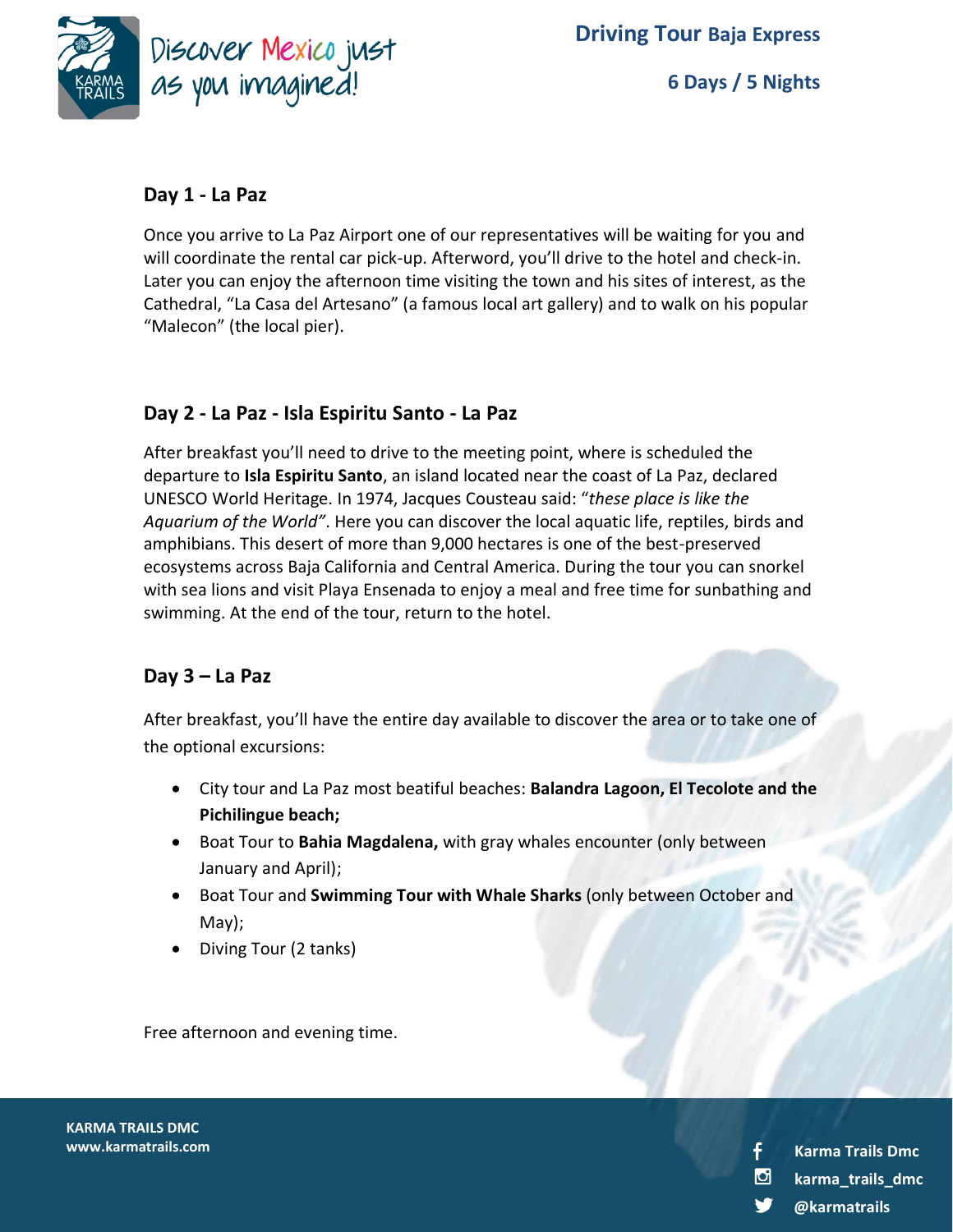

**6 Days / 5 Nights**

### **Day 4 – La Paz – El Triunfo – Todos Santos – Cabo San Lucas– San José del Cabo**

In the morning you'll get on the road to **Todos Santos**, a characteristic colonial village on the Pacific, which has now become a haven for international artists. It has also become famous to be the village of "Hotel California" mentioned in the popular song of The Eagles. Along the way you can visit the ghost mining town of **El Triunfo**, with the chimney designed by Gustave Eiffel, that stands out among the decadent facades of the houses. Once on the beautiful bay of Cabo San Lucas, with a small boat you will visit the famous Natural Arch, passing by the small Love Beach and the amazing rock stacks, house of a small sea lions family. At the end of the visits we will continue to San José del Cabo, a village founded by the Jesuits in 1723, for accommodation in a historic downtown hotel.

## **Day 5 – San Jose del Cabo**

In the morning, after breakfast, you'll have the opportunity to visit the beautiful beaches of the Los Cabos coast, reachable through uncontaminated stretches of desert. On the way you can admire also some naturalistic attractions of the region, such as the **Oasis of the San José Estuary** and the **Canyons of the Sierra de la Laguna.**

In the afternoon you can enjoy free time to visit the historic center.

#### Between April and December, the following optional activities are available:

**K**

• Excursion to the beautiful **Coral Reef of Cabo Pulmo**, the only one in the northern Pacific. A boat trip will allow you to admire the reef inhabited by large tropical fish with a mask and fins. Along the way back to San José you will travel an easy dirt road near an inviting bathing pond, nestled in the heart of unspoiled nature and fed by a cascade of fresh water;

• the release of **Whale Watching** to see up close the amazing humpback whales on the Pacific.

**KARMA TRAILS DMC www.karmatrails.com**

**@karmatrails karma\_trails\_dmc Karma Trails Dmc**